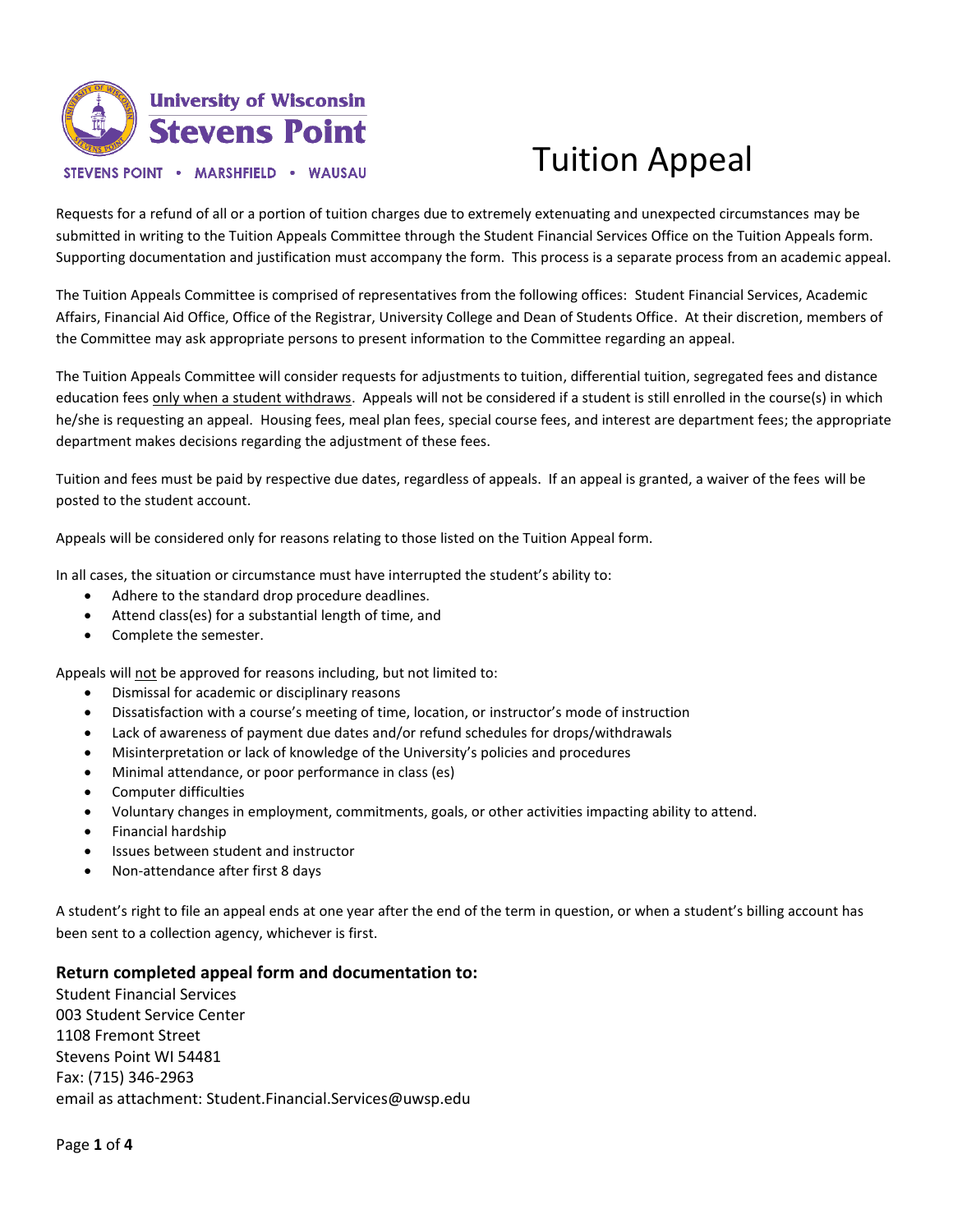### Tuition Appeal Form Date received by Student Financial Services

The following items must be submitted for a tuition appeal to be reviewed by the Committee:

- 1. **Tuition Appeal Form** Complete, sign and date below.
- 2. **Personal Statement** Attach a written personal statement that explains, in detail, the circumstances of the situation and how the circumstances caused the need for you to withdraw from class(es). Your statement should provide enough information to help the Committee understand why you could not adhere to the published tuition refund schedule deadlines. Please include the following information in your personal statement:
	- a. Dates of pertinent activity create a timeline of events that led to the withdrawal
	- b. Attendance information did you ever attend and if yes, when did you stop attending
	- c. Timing of communication(s) you may have had with Professors or other offices on campus
	- d. Details as to what affected the timing of your withdrawal
	- e. Reasons why you could not successfully complete the class
- 3. **Third Party Documentation** Provide supporting documentation for the request. See page 3 for documentation requirements.
	- a. If applicable, obtain information from course instructor(s).
	- b. Medical appeals require additional documentation from a licensed health care provider. See page 4.

| Name                                                 | UWSP ID#                                                                                                     |
|------------------------------------------------------|--------------------------------------------------------------------------------------------------------------|
| Email                                                | Phone                                                                                                        |
| <b>Current Mailing Address</b>                       |                                                                                                              |
| Semester of Appeal:<br>Fall                          | Winterim <br>Spring<br><b>Summer</b><br>Year                                                                 |
| Date of Withdrawal:                                  |                                                                                                              |
| Financial Aid Recipient*:                            | Yes<br>No.                                                                                                   |
|                                                      | * Read the Impact of Withdrawals upon Financial Aid (http://www.uwsp.edu/finaid/Pages/withdrawals.aspx).     |
| Veteran or Dependent Educational Benefits Recipient* | Yes<br>No<br>*Be sure to meet with the Veterans Coordinator to understand how this may impact your benefits. |

You are responsible for withdrawing from your classes. Your signature indicates that you have read all information pertaining to the appeal procedures and requirements and that you understand that tuition and fees must be paid by respective due dates, regardless of appeals. Falsifying information on this appeal will result in immediate denial and may be grounds for disciplinary action.

Student Signature: **with all and Student Signature**:

| Date: |
|-------|
|-------|

#### **Return completed appeal form and documentation to:**

Student Financial Services, 003 Student Service Center, 1108 Fremont Street, Stevens Point WI 54481 email as attachment: Student.Financial.Services@uwsp.edu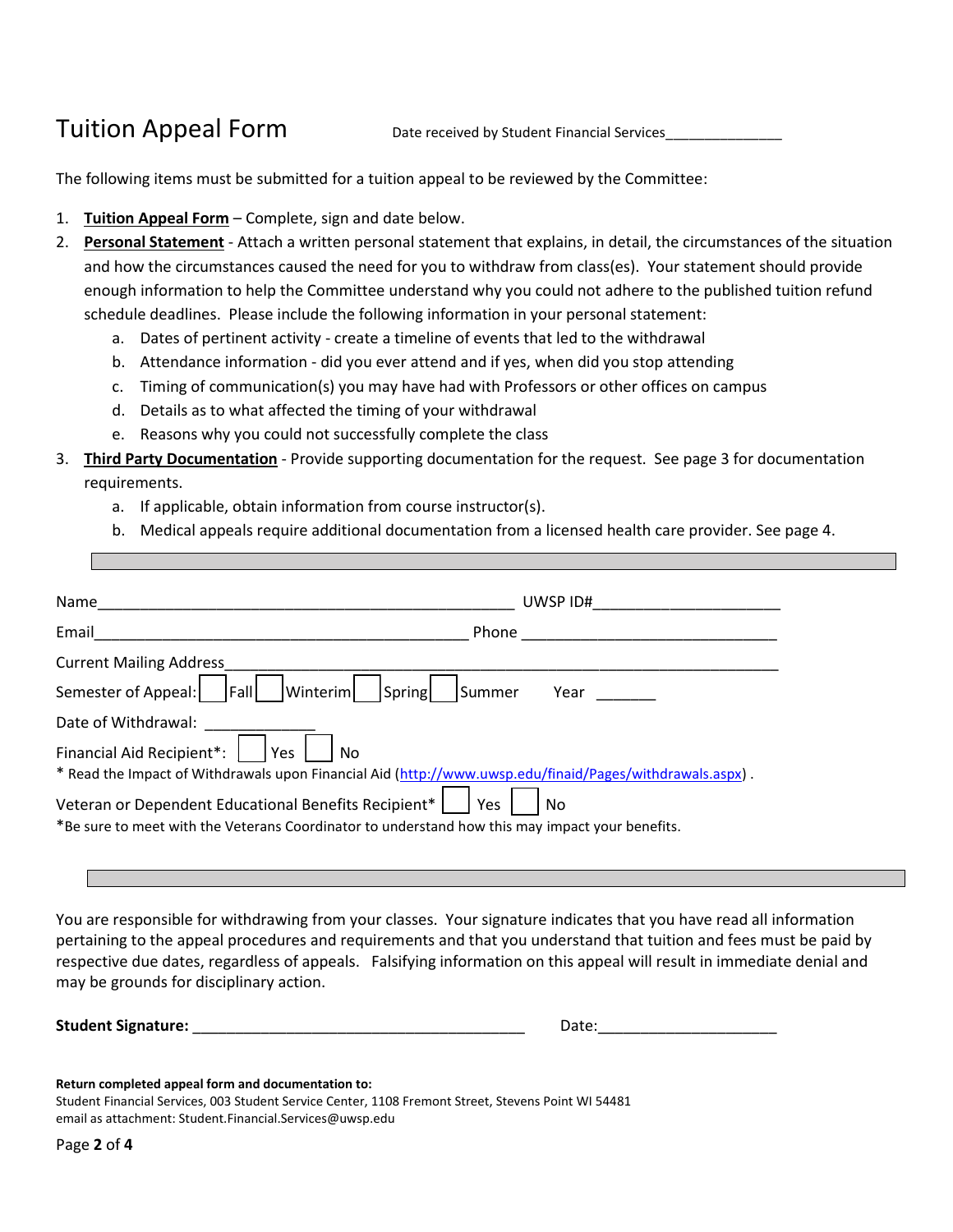## **Third Party Documentation Requirements**

| Required Documentation (letters need to be signed, dated and printed on letterhead of organization,                                                                                    |                                                                                                                                                                                                                                                                                                                                                               |  |  |  |  |  |
|----------------------------------------------------------------------------------------------------------------------------------------------------------------------------------------|---------------------------------------------------------------------------------------------------------------------------------------------------------------------------------------------------------------------------------------------------------------------------------------------------------------------------------------------------------------|--|--|--|--|--|
| medical facility doctor/therapist, or other in which professional is associated):                                                                                                      |                                                                                                                                                                                                                                                                                                                                                               |  |  |  |  |  |
| <b>Circumstance for appeal</b>                                                                                                                                                         | <b>Examples of supporting documentation</b>                                                                                                                                                                                                                                                                                                                   |  |  |  |  |  |
| <b>Medical Condition</b><br>Serious illness or<br>change in health status<br>Surgery/hospitalization<br>$\bullet$<br>Mental health issue<br>$\bullet$<br>Dental emergency<br>$\bullet$ | Letter from doctor advising of condition AND impact on<br>ability to successfully continue in coursework<br>Record of doctor appointments<br>$\bullet$<br>Letter stating doctor advised reduced course load or<br>withdrawal                                                                                                                                  |  |  |  |  |  |
| Student's Child<br>Child's medical<br>$\bullet$<br>condition                                                                                                                           | Records from daycare/school that child was required to be<br>$\bullet$<br>kept home (include in appeal the reasons for which<br>alternative daycare was not available and what the specific<br>plan would be if this occurred in the future.)<br>Records from doctor appointments<br>$\bullet$<br>Letter from doctor advising period of recovery<br>$\bullet$ |  |  |  |  |  |
| Other Unforeseen<br>Circumstances<br>Death of loved one<br>Assault/domestic<br>violence                                                                                                | Obituary, death certificate (link of relationship to deceased)<br>$\bullet$<br><b>Funeral Program</b><br>$\bullet$<br>Letter from counselor<br>Police report<br>$\bullet$<br>Court documentation<br>$\bullet$<br>Letter from clergy, social worker, counselor and/or doctor<br>$\bullet$                                                                      |  |  |  |  |  |
| <b>Institutional Error</b>                                                                                                                                                             | Documentation supporting claim, i.e., email communications                                                                                                                                                                                                                                                                                                    |  |  |  |  |  |